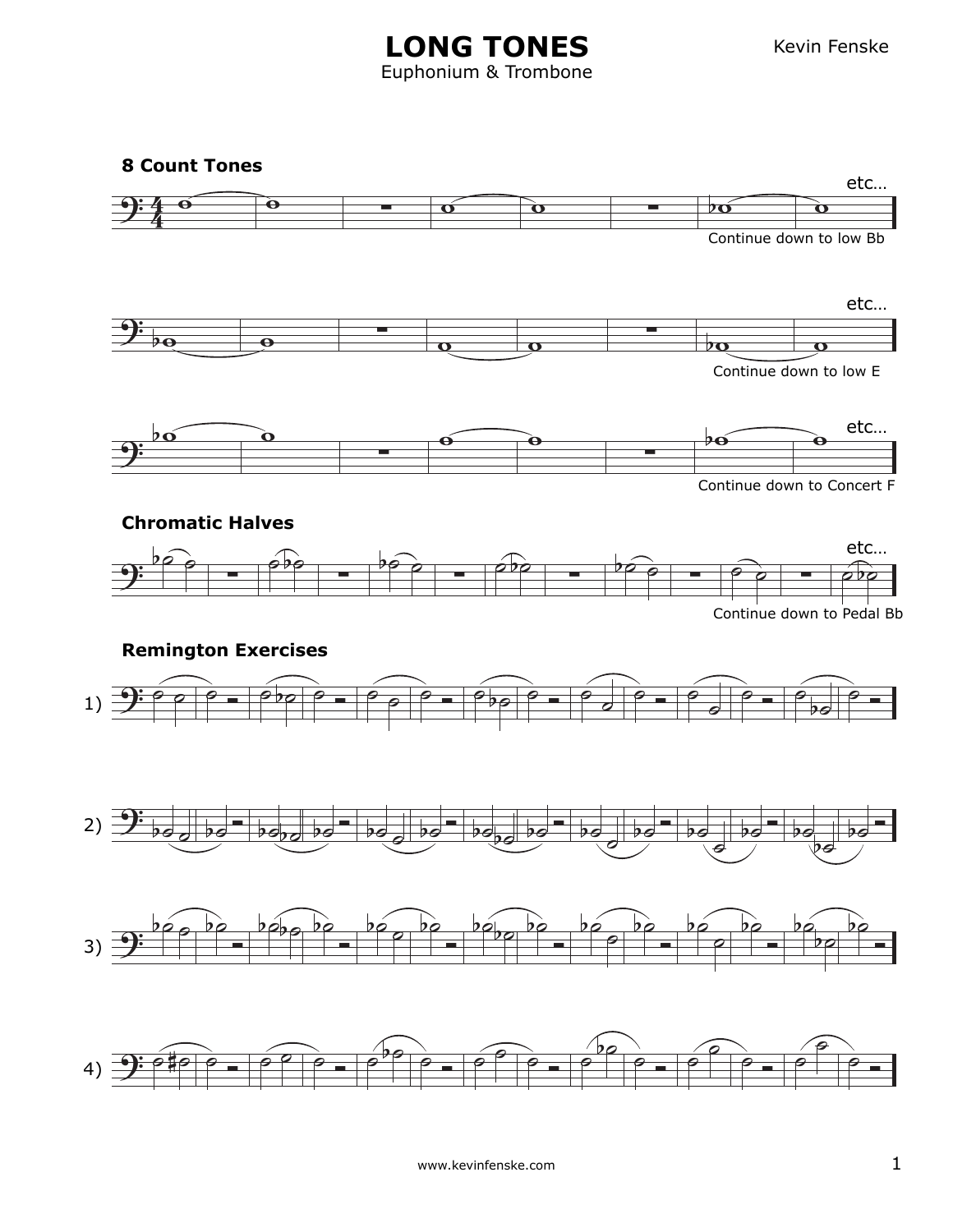**ARTICULATION** Euphonium & Trombone

*Play in different keys and modes!*

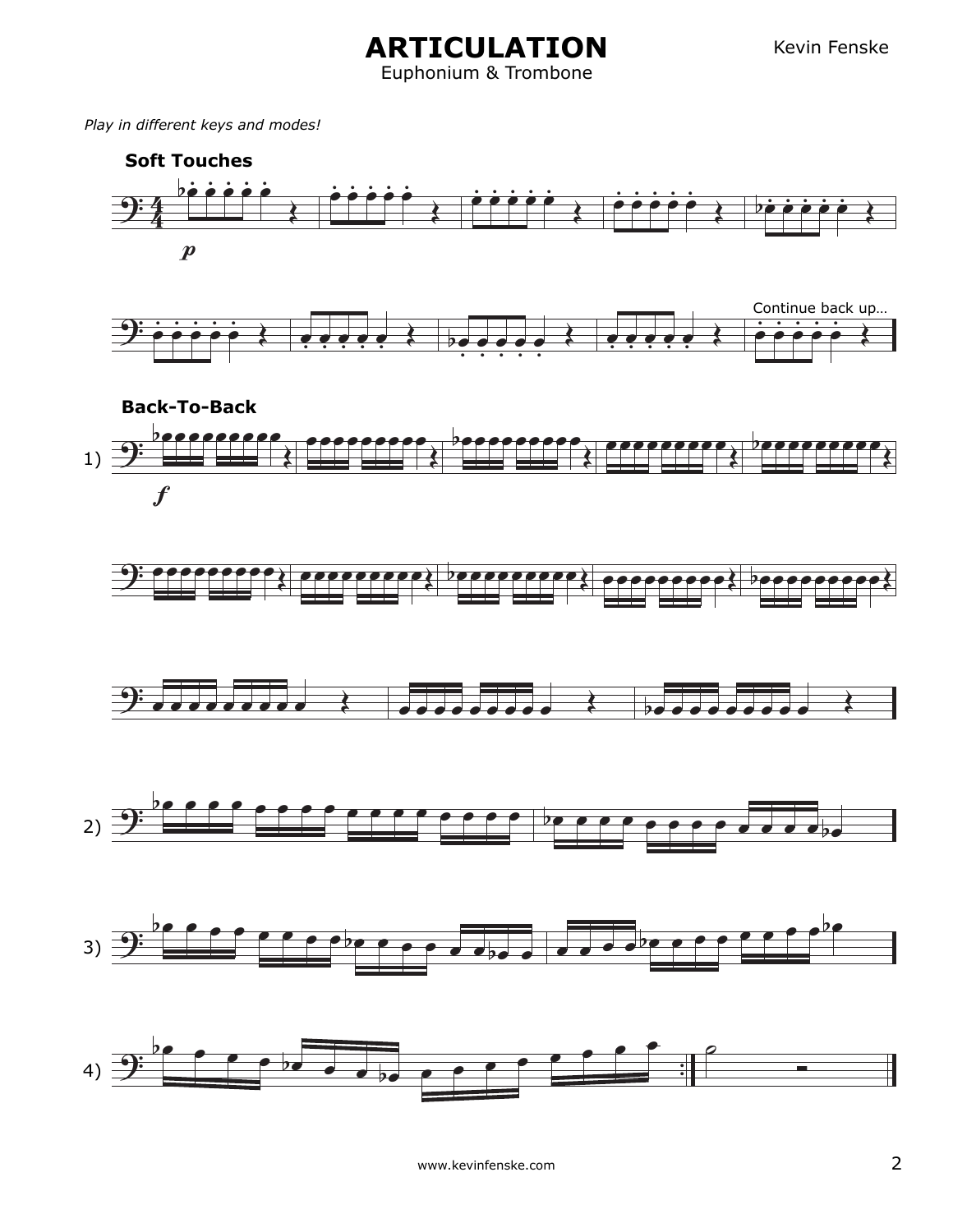**FLEXIBILITIES** Euphonium & Trombone





## **Halves Ascending**









**4-Note Slur**

![](_page_2_Figure_10.jpeg)

![](_page_2_Figure_11.jpeg)

![](_page_2_Figure_12.jpeg)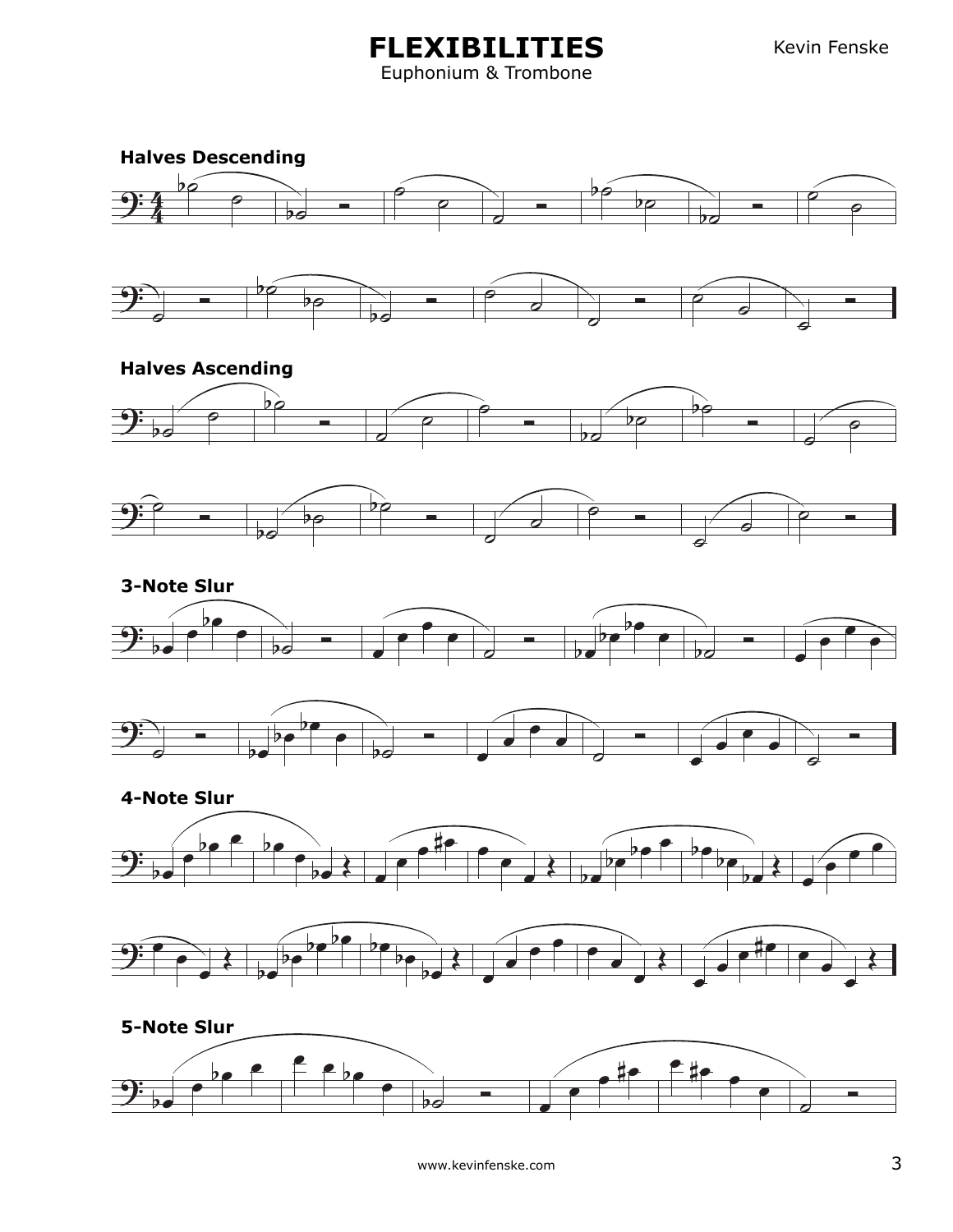![](_page_3_Figure_0.jpeg)

— RANGE EXTENSION —

![](_page_3_Figure_2.jpeg)

![](_page_3_Figure_3.jpeg)

![](_page_3_Figure_4.jpeg)

![](_page_3_Figure_5.jpeg)

![](_page_3_Figure_6.jpeg)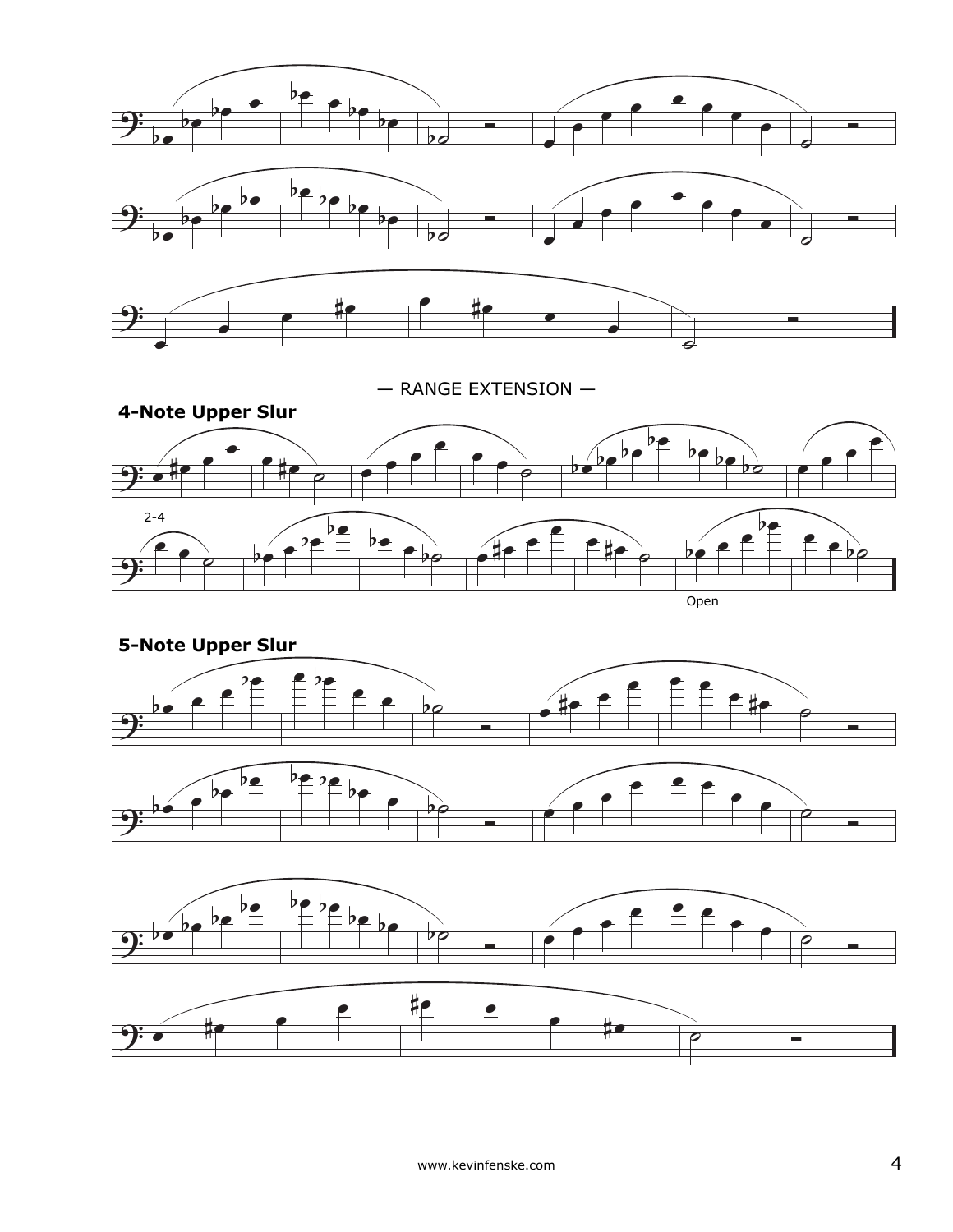— INCREASED AGILITY —

![](_page_4_Figure_1.jpeg)

www.kevinfenske.com